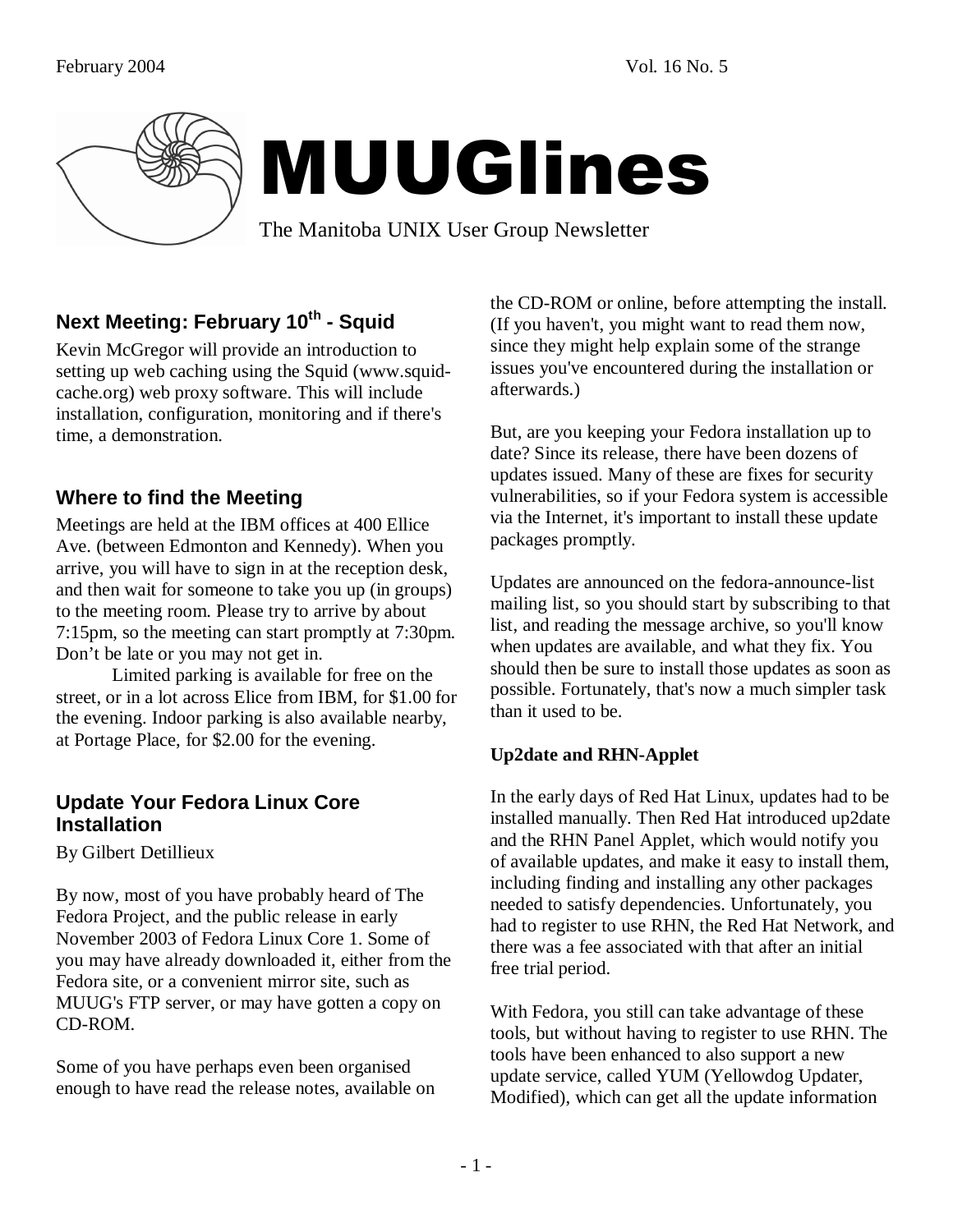and packages via HTTP or FTP, from any Fedora mirror site.

This last point in important, since the RHN servers can often get bogged down, resulting in slow connections or no response at all. By making a simple change to the /etc/sysconfig/rhn/sources file, you can instead point to your favourite mirror site, such as MUUG's Fedora mirror.

Patch to /etc/sysconfig/rhn/sources file:

--- /etc/sysconfig/rhn/sources.FC1 2003-10-30 10:07:10.000000000 -0600 +++ /etc/sysconfig/rhn/sources 2004-01-14 11:44:01.000000000 -0600  $@ @ -27, 8 +27, 8 @ @$  ### format: ### type channel-label url

-yum fedora-core-1 http://fedora.redhat.com/releases/fedora-core-1 -yum updates-released http://fedora.redhat.com/updates/released/fedoracore-1 +yum fedora-core-1 http://www.muug.mb.ca/mirror/redhat/fedora/linux/co re/1/i386/os/ +yum updates-released http://www.muug.mb.ca/mirror/redhat/fedora/linux/co re/updates/1/i386/ #yum updates-testing http://fedora.redhat.com/updates/testing/fedora-core-1

### an local directory full of packages

Note that the patch uses HTTP to connect to MUUG's Fedora mirror, rather than FTP. FTP might work for you, but the yum support code only uses active mode, which may not work if you're behind a firewall or NAT router. Passive-mode FTP transfers would be a better option, but there's currently no way to configure that.

#### **Automatic Updates via YUM**

Using up2date and the RHN Panel Applet certainly makes the update process much easier than in the past, but you still have to take action manually to get the updates installed. That's OK for a desktop system you use regularly, but not for a server system you want to run with as little manual intervention as possible.

Fortunately, there's also a yum command, which you can not only run manually, but automatically via a cron script (by enabling the yum service). This command uses its own configuration file, /etc/yum.conf, which can also be simply changed to point to another mirror site.

Patch to /etc/yum.conf file:

--- /etc/yum.conf.FC1 2003-10-29 08:54:19.000000000 -0600 +++ /etc/yum.conf 2004-01-14 11:47:40.000000000 -0600 @@ -9,11 +9,11 @@

#### [base]

-

name=Fedora Core \$releasever - \$basearch - Base -baseurl=http://fedora.redhat.com/releases/fedoracore-\$releasever +baseurl=http://www.muug.mb.ca/mirror/redhat/fedo ra/linux/core/\$releasever/\$basearch/os/

[updates-released] name=Fedora Core \$releasever - \$basearch - Released Updates

baseurl=http://fedora.redhat.com/updates/released/fed ora-core-\$releasever +baseurl=http://www.muug.mb.ca/mirror/redhat/fedo ra/linux/core/updates/\$releasever/\$basearch/

 #[updates-testing] #name=Fedora Core \$releasever - \$basearch - Unreleased Updates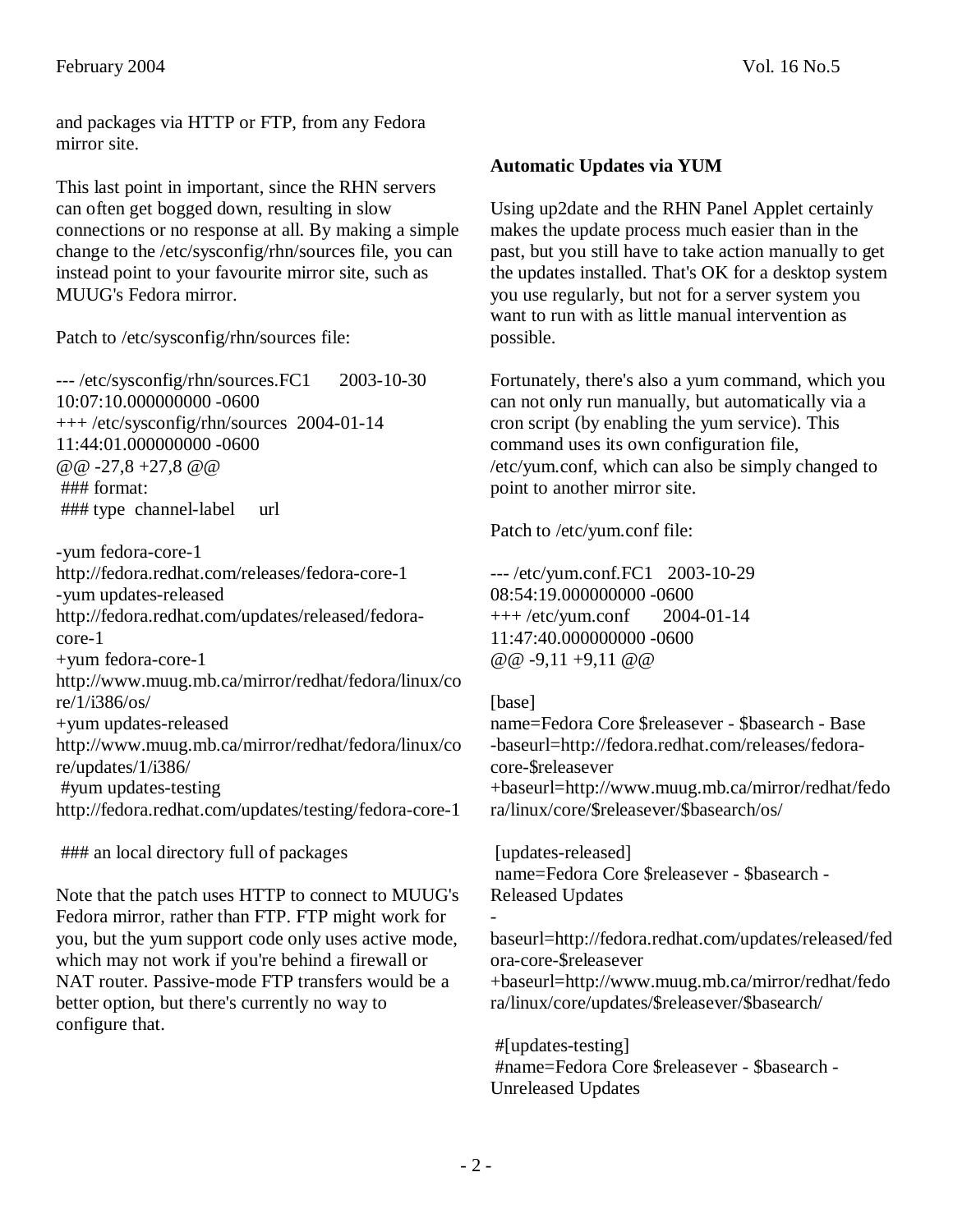To enable automatic updates via yum, you'll need to run the following commands:

 chkconfig yum on service yum start

After that, yum will run nightly via a cron script. Update packages should be automatically downloaded and installed. With certain updates, such as kernels, you'll want to reboot afterwards, for the updated code to take effect. Also, new kernels are installed with the equivalent of "rpm -i", rather than "rpm -F" or "rpm - U", so the old kernel packages will remain. You can safely remove those after you've rebooted the new kernel, and are sure everything works fine.

To save disk space, you might also want to periodically run the "yum clean" command, to purge old header information and downloaded RPM packages from the cache.

#### **Out of Sight, Not Out of Mind**

Once you've set this up, you may think that you no longer have to think about updates, since they're automatically installed. However, it's important to still keep on top of things yourself, in case there is a problem. By all means, continue to review update announcements, and make sure you understand the implications of installing the updated package. Also, it might be a good idea to test things out after packages are updated, to make sure the affected programs still work as they should.

If packages are being updated that you didn't even realise were installed, or that you decide you don't need, it might be a good idea to remove them, or at least make sure than any network service they provide is disabled. For services you do want, you might want to configure them, or your firewall rules, to make sure they're only available locally, unless you're sure it's a service you want to offer to the world.

Remember the old adage that "an ounce of prevention is worth a pound of cure." By taking a bit of time now to keep your system up to date, you can save yourself a lot of headaches down the road.

(This article can be found online here: http://www.muug.mb.ca/fedora-updates.html)

## **MyDoom vs. SCO**

The recent MyDoom email virus targeted www.sco.com with a DDOS attack on Feb. 2. Many people in the security field wondered what SCO would do since they had advance warning about the attack. SCO's actions surprised some people.

On Jan. 31 SCO moved their servers from Linux to OpenBSD and updated their DNS records to expire after 60 seconds to let them act quickly once things started happening.

The attacks started about 12 hrs earlier than expected (I guess some people aren't running NTP) and quickly took www.sco.com down. By early evening on the  $2<sup>nd</sup>$ , SCO did the right thing and removed www.sco.com from their DNS records effectively ending the attack. Shortly after www2.sco.com was up and running fine.

Netcraft has some interesting articles on the incident at www.netcraft.com and I am sure many more will be written.

# **Winnipeg Wifi**

www.wpgwifi.com as gone live with some maps of wireless access points in Winnipeg. While they are not listing actual access point information, you can probably guess if they have found yours by looking at the map. Time to start locking down your WiFi. For some good pointers on wireless security, check out the Michigan Wireless FAQ (http://makeashorterlink.com/?V2F364547).